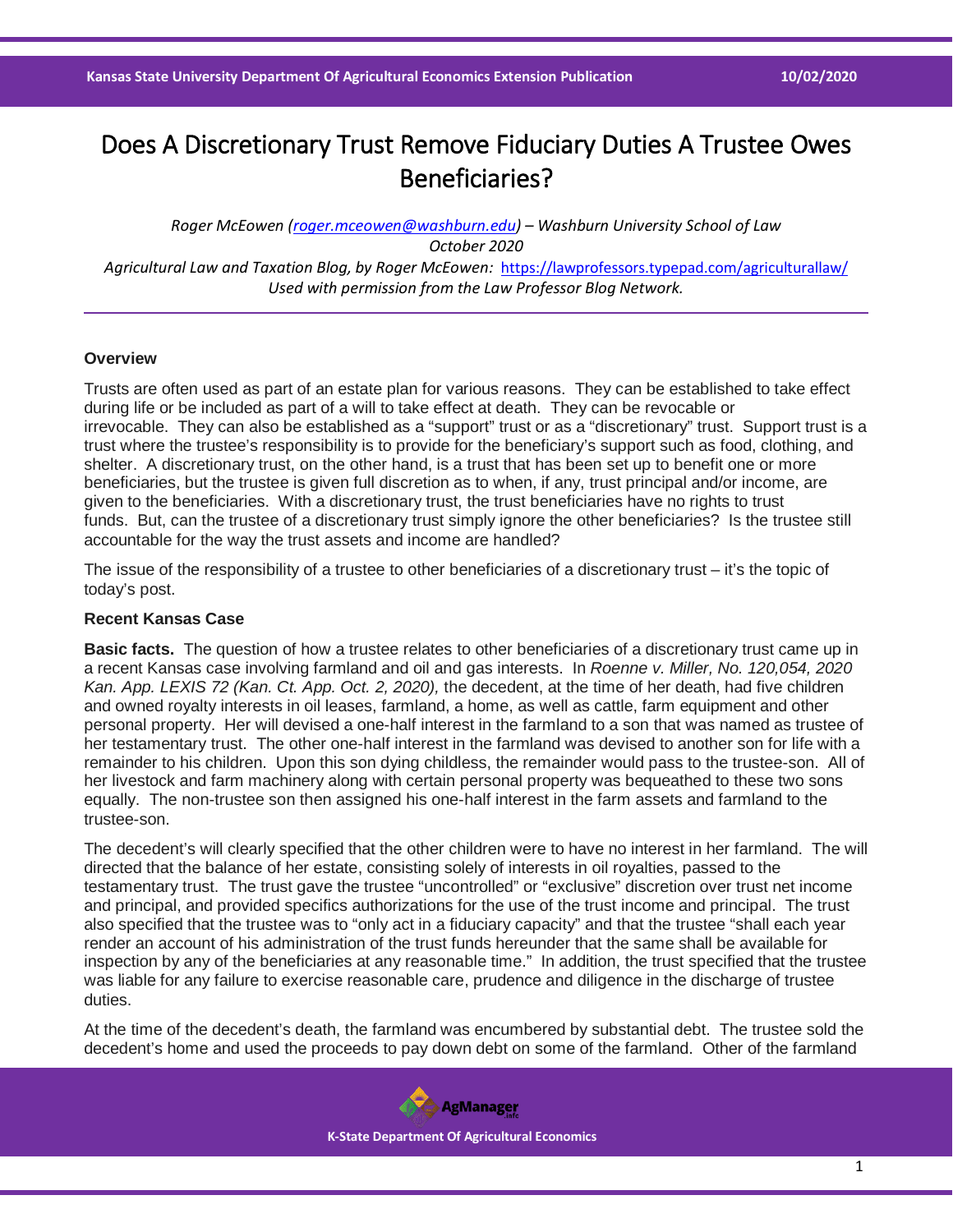was foreclosed upon and the trustee's wife bought part of it at the foreclosure auction with the trustee's name later added to the title. The trustee did pay off a mortgage on one of the oil leases, but also distributed oil lease income to himself over a 19-year period in the amount of \$1,300,000. No bank account was established for the trust and the trustee deposited the oil lease income directly into his personal account that he owned jointly with his wife. The oil lease income was used to pay down the substantial debt on the farmland and to pay farming expenses. While the trustee testified that his use of the oil income in such manner did not benefit the trust, he asserted that the would not have taken on the responsibility of executor and trustee unless he could use the oil income to service the debt on to pay off the farm debt and farming expenses. He testified at trial that he promised the decedent that he "would keep the farm intact whatever way I could." In 2013 and 2014, the trustee conveyed the mineral rights from the trust to himself personally as a beneficiary which effectively emptied the trust of assets.

**Trial court.** The other beneficiaries sued the trustee for negligently and fraudulently breaching his fiduciary duties as trustee by converting for his own use the trust income mineral interests. The trial court construed the will and trust together and determined that the decedent's intent was to give the trustee-son as much power as possible to use trust principal for the benefit of any beneficiary in any amount without limitation. Additionally, the trial court held that the trustee did not violate his fiduciary duty he owed as a trustee or commit fraud because he relied upon the terms of the trust and had sought out advice from an attorney that advised him that oil income could be used to service debt. He testified that accountants and bankers relied on the trust's terms in dealing with him and told him that he could use trust income in the manner that he did. In other words, because the trustee had uncontrolled or exclusive discretion over the trust, the trustee could not be held accountable to the other beneficiaries for his conduct.

**Appellate court.** On appeal, the plaintiffs contended that the trial court erred in ruling that the trust language granting the trustee uncontrolled discretion relieved the trustee of his fiduciary duties as a trustee on the basis that such a determination did not square with the law of trusts. The trustee maintained his argument that the trust was a discretionary trust and not a support trust. Consequently, the trust did not require the trustee to make disbursements to the other beneficiaries. Specifically, the trustee claimed that his conduct conformed to the "prudent investor rule" of [Kan. Stat. Ann. §58-24a01,](https://casetext.com/statute/kansas-statutes/chapter-58-personal-and-real-property/article-24a-uniform-prudent-investor-act/section-58-24a01-prudent-investor-rule?ref=ArRBZs!o3dFvu) and did not violate his duty of loyalty under [Kan. Stat. Ann. §58a-802](https://casetext.com/statute/kansas-statutes/chapter-58a-kansas-uniform-trust-code/article-8-duties-and-powers-of-trustee/section-58a-802-duty-of-loyalty?ref=ArRBZs!nYpmbn) because the trust authorized him to transfer trust property to himself.

The appellate court reversed and remanded. The appellate court noted that the decedent's intent in creating the trust was paramount and that the language of the trust was unambiguous in creating a discretionary, as opposed to a support, trust. No single beneficiary had the right to a distribution. The trustee had the freedom to act in his capacity as trustee. As such, the appellate court noted that it could only interfere with that freedom in cases where the trustee abuses discretion, acts in bad faith or acts in a manner that is arbitrary and unreasonable as to amount to bad faith. A good faith reliance on the express provisions of a trust does not result in trustee liability for breach of trust. However, even with a fully discretionary trust, the trustee still has fiduciary duties to the beneficiaries of loyalty, impartiality and prudence in accordance with [Kan. Stat. Ann. §58a-101](https://casetext.com/statute/kansas-statutes/chapter-58a-kansas-uniform-trust-code/article-1-general-provisions-and-definitions/section-58a-101-short-title?ref=ArRBZs!ygQ_jW) et seq. These statutory duties, the appellate court noted, cannot be superseded by trust language purporting to give the trustee "uncontrolled" discretion. A trustee, must still act in good faith and administer the trust for the benefit of the beneficiaries. While a grantor's intent is paramount, the law places limits on trustee conduct even in the context of a fully discretionary trust.

Concerning the duty of loyalty, the appellate court noted that [Kan. Stat. Ann. §58a-802\(a\)](https://casetext.com/statute/kansas-statutes/chapter-58a-kansas-uniform-trust-code/article-8-duties-and-powers-of-trustee/section-58a-802-duty-of-loyalty?ref=ArRBZs!nYpmbn) requires the trustee to "administer the trust consistent with the terms of the trust and solely in the interests of the beneficiaries." The duty preserves the character of the fiduciary relationship between the trustee and the beneficiaries. The duty of impartiality is an extension of the duty of loyalty and is contained in [Kan. Stat.](https://casetext.com/statute/kansas-statutes/chapter-58a-kansas-uniform-trust-code/article-8-duties-and-powers-of-trustee/section-58a-803-impartiality?ref=ArRBZs!bH9rBg)  [Ann. 58a-803](https://casetext.com/statute/kansas-statutes/chapter-58a-kansas-uniform-trust-code/article-8-duties-and-powers-of-trustee/section-58a-803-impartiality?ref=ArRBZs!bH9rBg) which specifies that, "If a trust has two or more beneficiaries, the trustee shall act impartially in investing, managing, and distributing the trust property, giving all due regard to the beneficiaries' respective